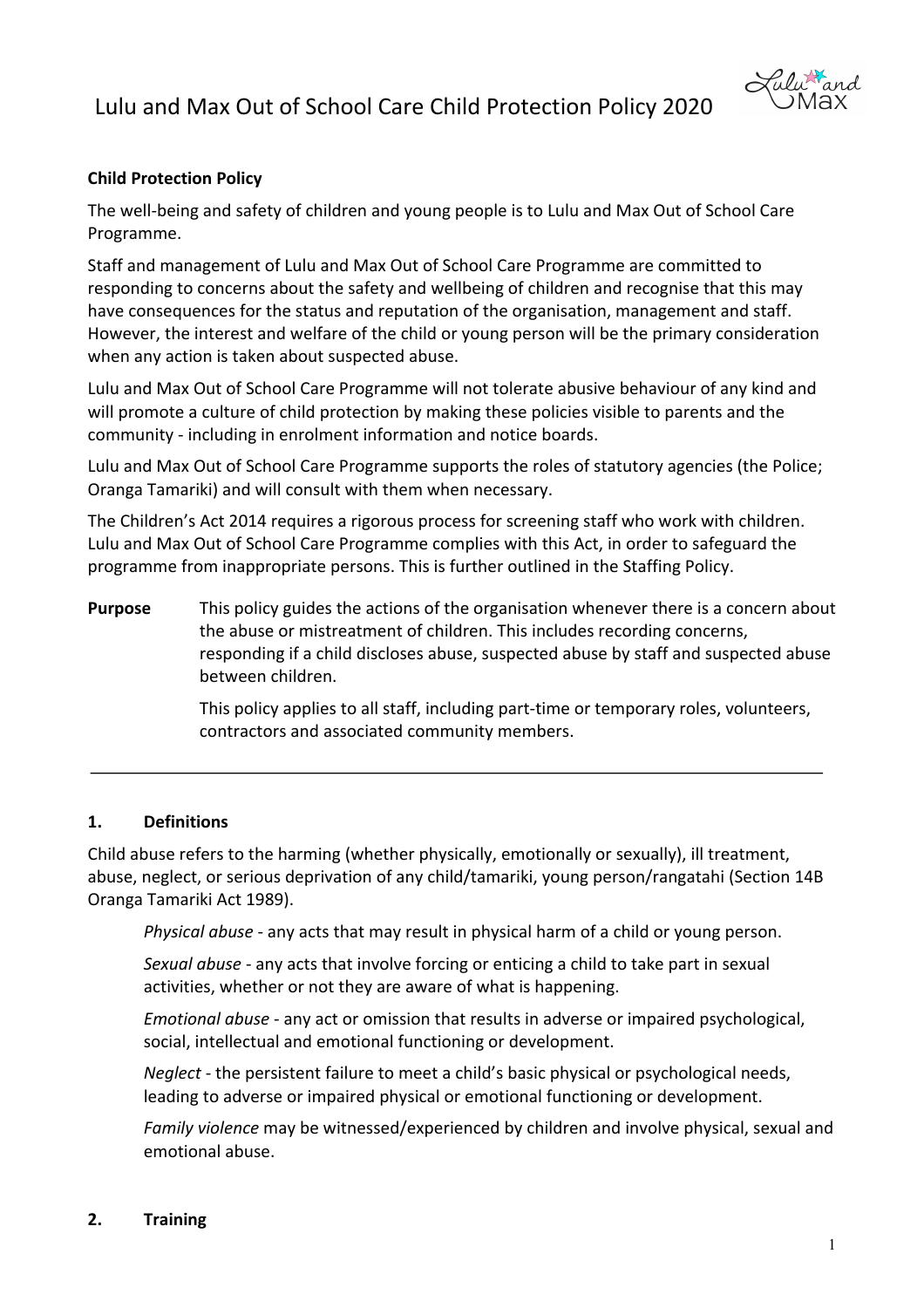

This organisation is committed to maintaining and increasing staff awareness of how to prevent, recognise and respond to abuse through appropriate training. Staff are expected to act at all times within their level of experience and training, and to consult with the programme supervisor about any concerns.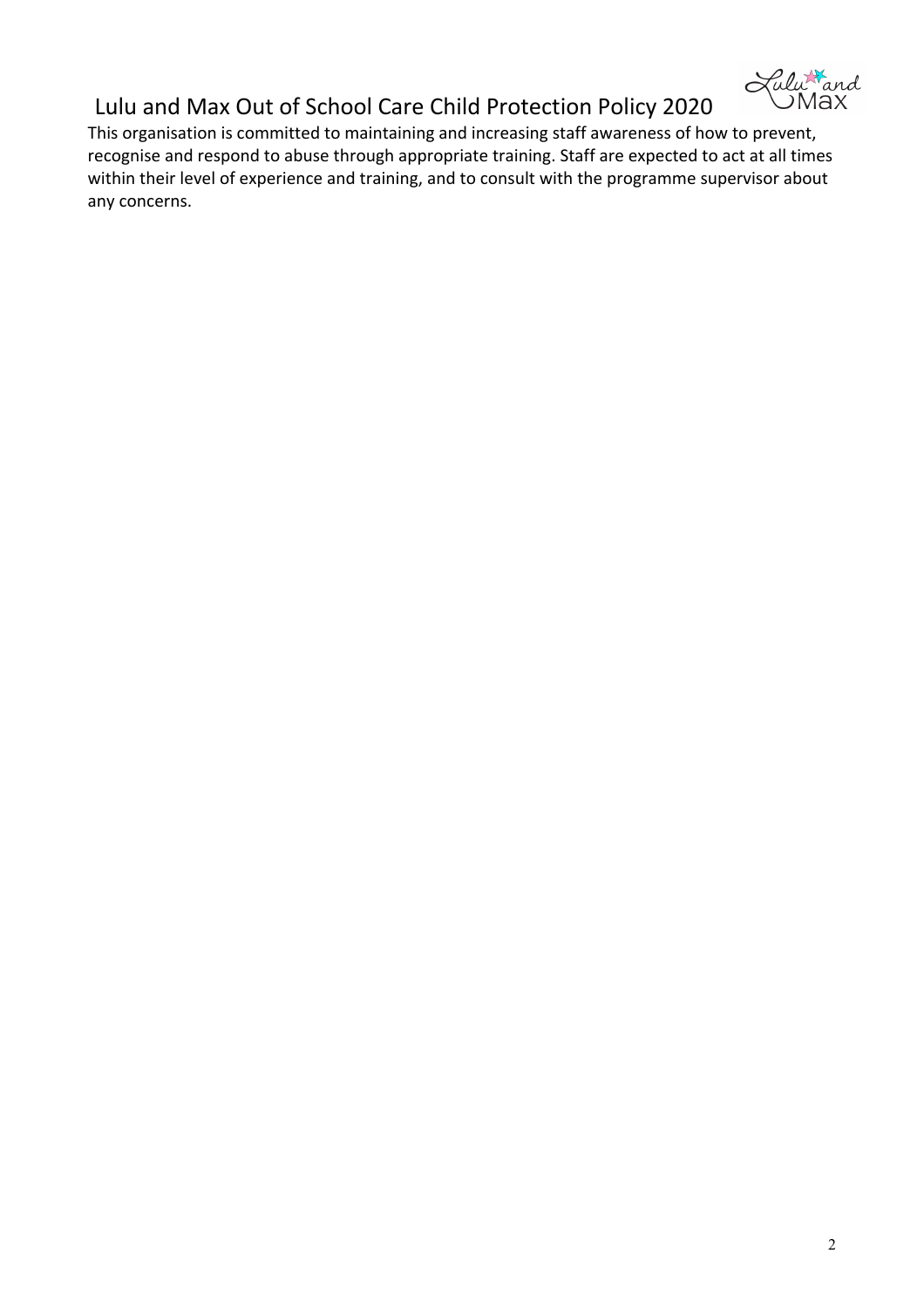



## **Child Protection Policy**

As part of their induction, new staff are explained:

- the programme policy and commitment to child protection
- procedures for supervising children and minimising the risk of an allegation of inappropriate behaviour
- what to do if abusive behaviour is observed
- the process for reporting any concerns
- how to respond to a disclosure of abuse

There will be annual in-house training about the child protection policy and appropriate external training will be accessed whenever possible – with priority given to permanent and senior staff members.

#### **3. Identifying child abuse and neglect**

All staff will be made aware of the signs of potential abuse of neglect (see below) and will always consider all available information before taking any action e.g. behavioural concerns may be the result of life events, such as divorce, accidental injury, the arrival of a new sibling etc.

Staff members are not expected to reach any conclusions about whether abuse or neglect is occurring, or what form it may be taking. They are expected to recognise and consult when something is wrong, if a pattern is noticed or several signs together cause concern.

### **Some signs of potential abuse / neglect**

- Physical signs of abuse: unexplained injuries, burns, fractures, unusual or excessive itching, genital injuries, sexually transmitted diseases. Neglect: looking rough and uncared for, dirty, without appropriate clothing, underweight
- Medical neglect (e.g. persistent nappy rash or skin disorders or other untreated medical issues).
- Developmental delays (e.g. small for their age, cognitive delays, falling behind in school, poor speech and social skills).
- Emotional abuse/neglect (e.g. sleep problems, low self-esteem, obsessive behaviour, inability to cope in social situations, sadness/loneliness and evidence of self-harm).
- Behavioural concerns (e.g. age- inappropriate sexual interest or play, fear of a certain person or place, eating disorders/substance abuse, disengagement/neediness, aggression).
- The child talking about things that indicate abuse (sometimes called an allegation or disclosure).
- Neglectful supervision (e.g. out and about unsupervised, left alone, no safe home to return to).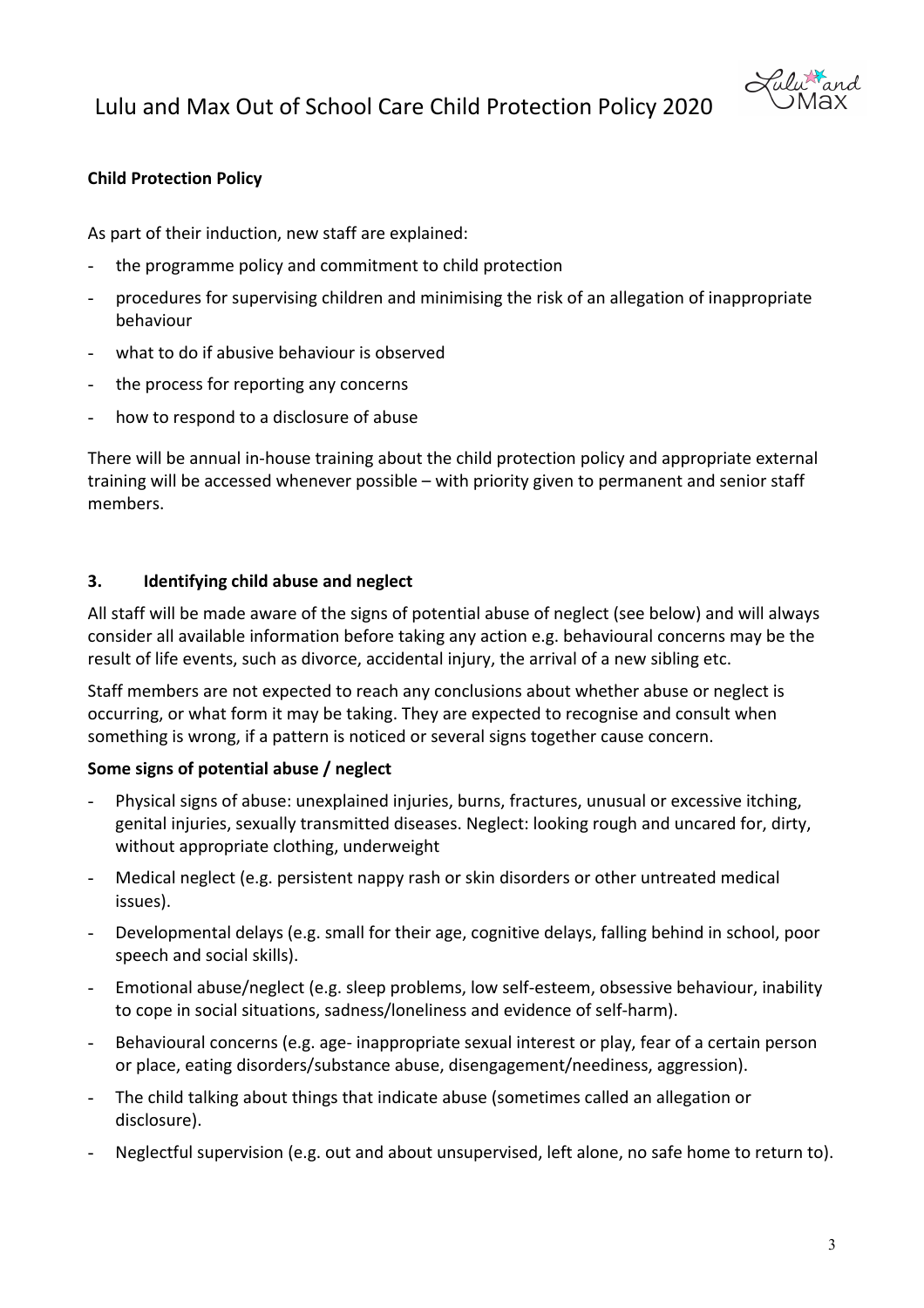

**Child Protection Policy** 

## **4. Responding to child abuse**

*Under sections 15 and 16 of the Oranga Tamariki Act 1989, any person who believes that a child has been or is likely to be, harmed physically, emotionally or sexually or ill-treated, abused, neglected or deprived may report the matter to Oranga Tamariki or the Police and provided the report is made in good faith, no civil, criminal or disciplinary proceedings may be brought against them.*

This organisation will act on recommendations made by statutory agencies concerning the reporting of suspected abuse. Staff will only consult with or inform families about any suspected or actual abuse, after consulting with the appropriate statutory agencies.

When notifying the agency, a receipt or acknowledgement of the notification (written or electronic) will be requested. All information or notes concerning the notification will include date, time and name of the person receiving the notification.

Staff will respond to suspected child abuse or any concerning behaviour by writing down observations, impressions and communications in a confidential register. This will be kept separate from other programme records and enrolment information etc.

Information volunteered by a child should be fully and accurately recorded. Staff will not interview children about the suspected, but may engage the child to collect essential information, using open-ended prompts such as "what happened after that?"

No staff member will act alone about suspected child abuse but will consult with the programme management. Where staff and programme management suspect child abuse has occurred and a child is unsafe, immediate contact will be made with the Police or Oranga Tamriki.

Staff who are responding to cases of suspected child abuse are entitled to have support. The programme will maintain knowledge of such individuals or organisations that provide support and will assist staff to access these services as needed.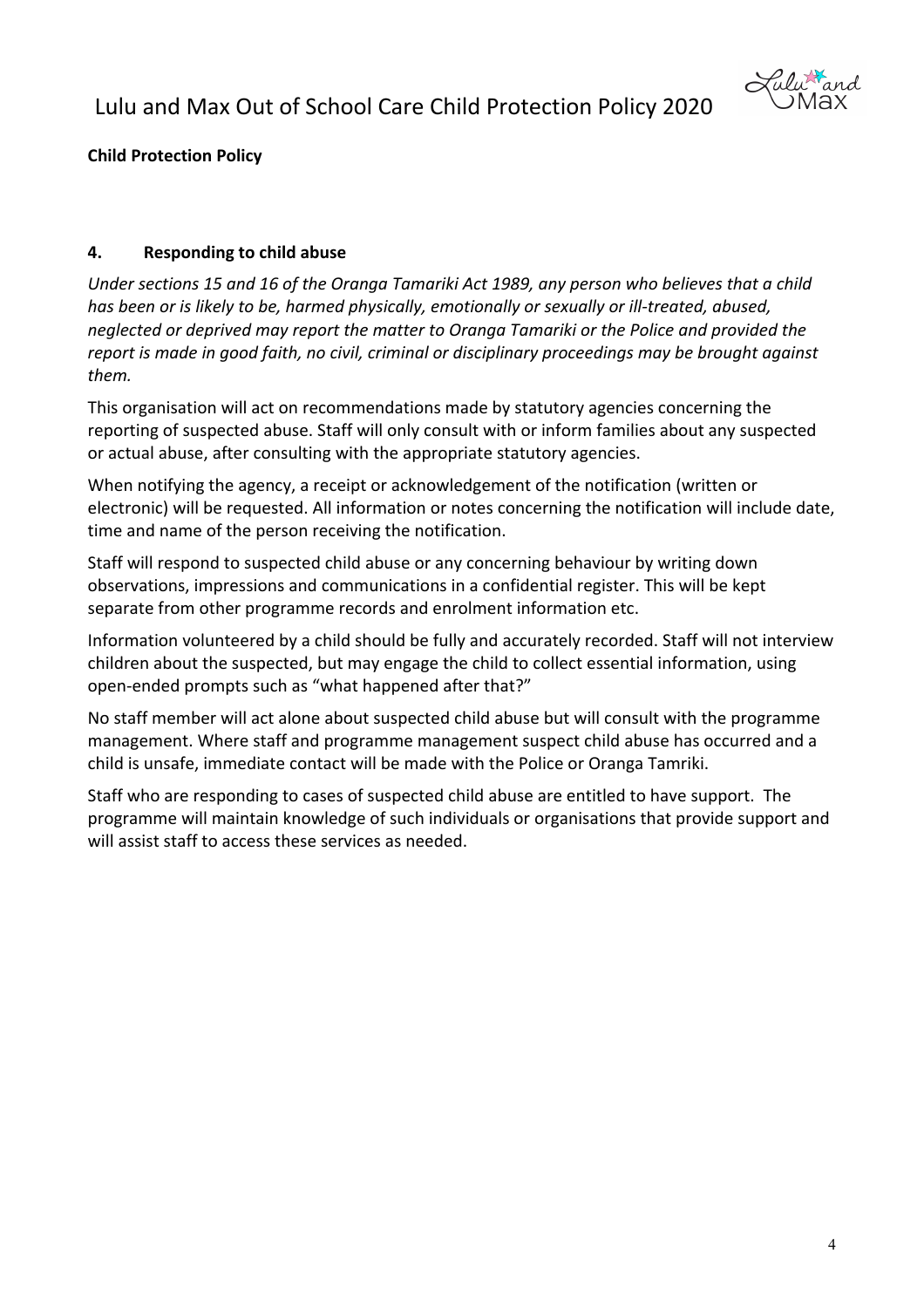

#### **Child Protection Policy**

#### **Responding to a disclosure/concern about abuse**

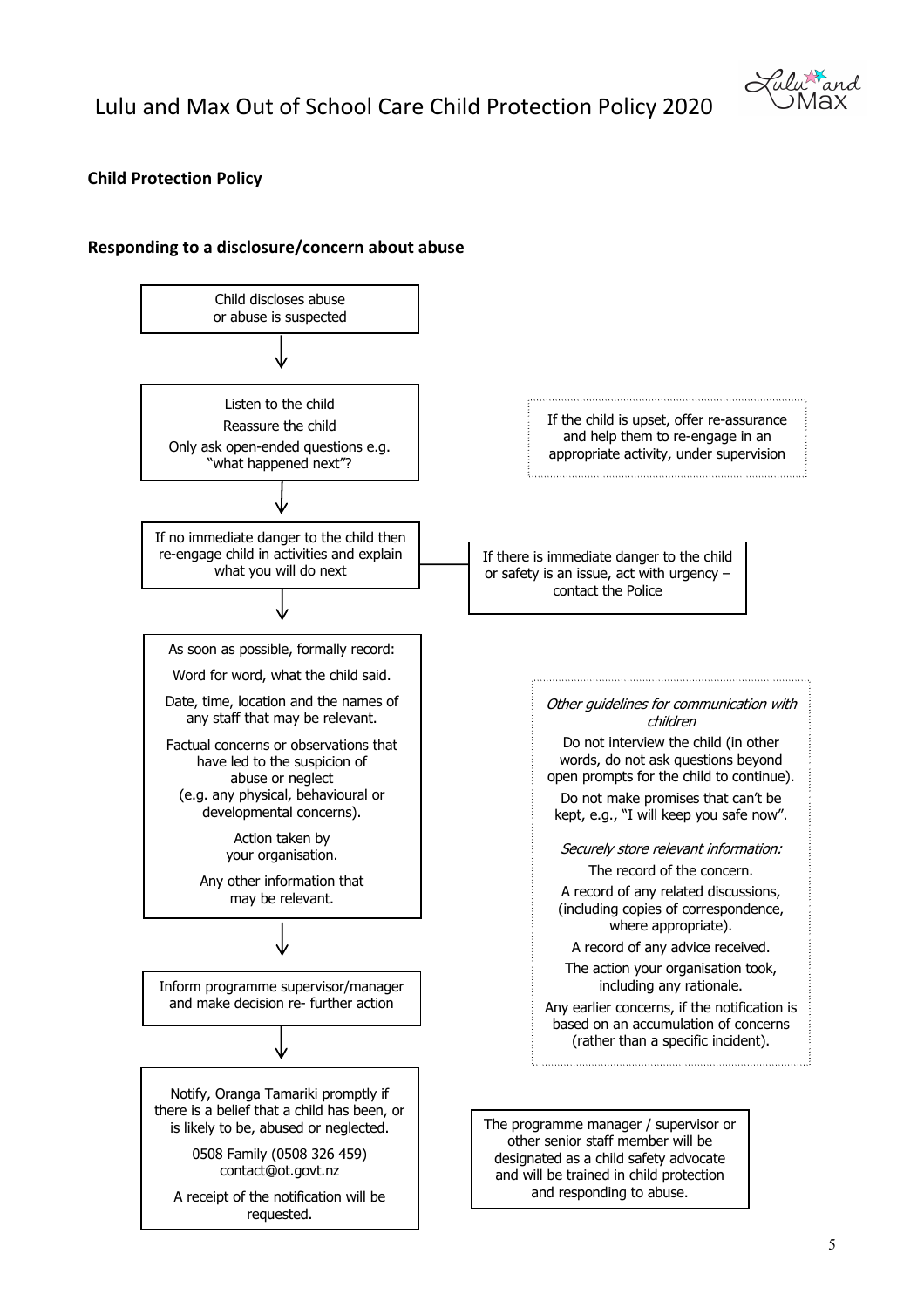

### **Child Protection Policy**

#### **5. When an allegation of abuse is made against a staff member**

Where it is suspected that child abuse has been carried out by a staff member (paid/ unpaid in any programme role), the matter will be reported promptly to programme management.

Any children involved will be protected from possible risk or trauma. Programme management may remove the staff member from the programme environment subject to the requirements of the applicable employment contract. All actions will be undertaken with appropriate care to maintain confidentially.

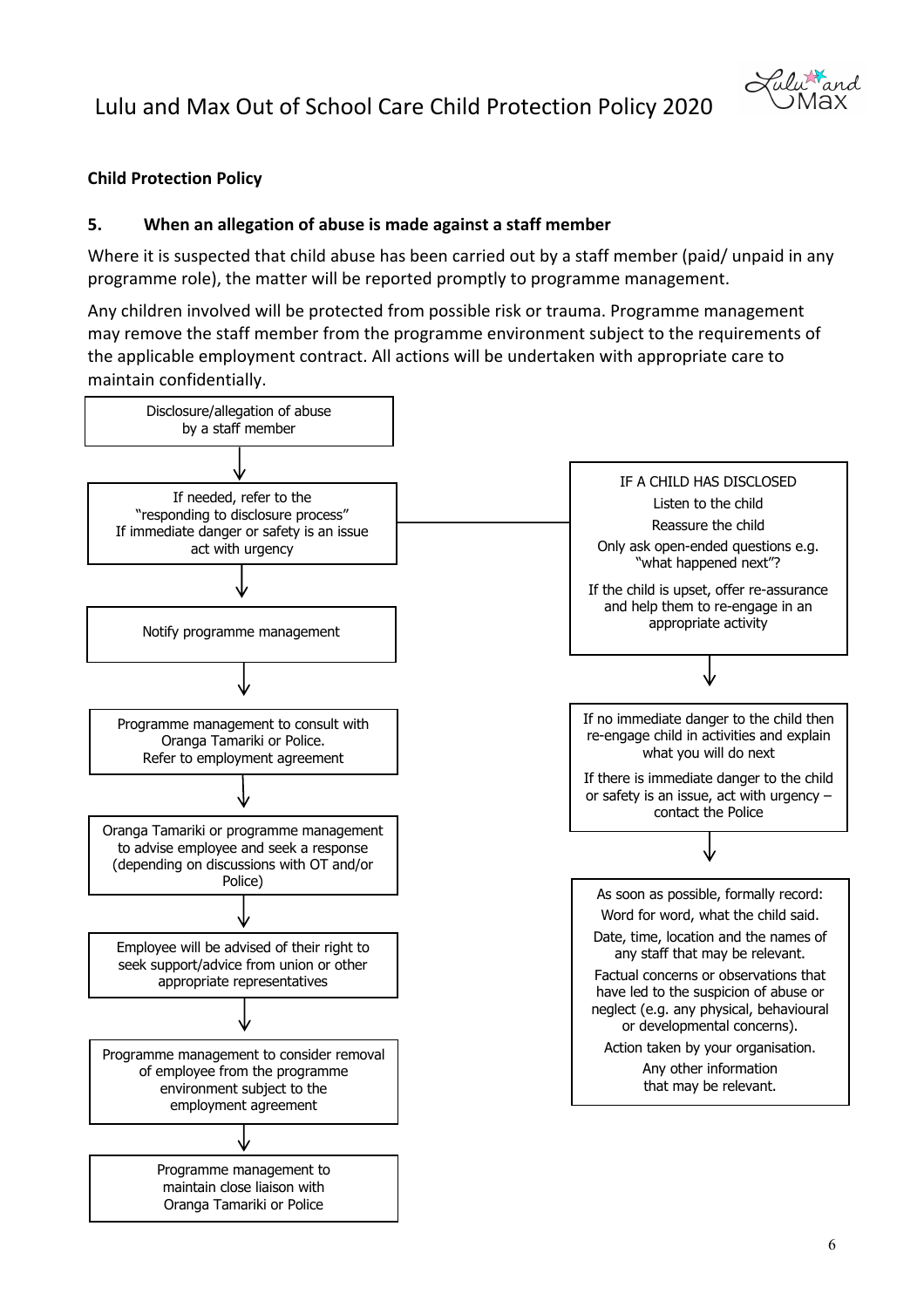

### **Child Protection Policy**

This organisation acknowledges that the use of 'settlement agreements', could be contrary to the principles of child protection. Some settlement agreements allow a member of staff to agree to resign provided that no disciplinary action is taken, and a future reference is agreed. Where the conduct at issue concerns the safety or wellbeing of a child, use of such agreements will be avoided and if a staff member resigns whilst under investigation; the investigation will not be halted

#### **6. Confidentiality and information sharing**

This organisation will seek advice from Oranga Tamariki and/or the Police before information about an allegation is shared with anyone, other than the service manager or designated child protection advocate in the organisation.

In general, when collecting personal information about individuals, privacy and confidentiality will be maintained.

Staff may disclose information under the Privacy Act/Health Information Privacy Code where there is good reason to do so – such as where there is a serious risk to individual health and safety (see privacy principle 11/Code rule 11). Disclosure about ill-treatment or neglect of a child/young person may also be made to the Police or Oranga Tamariki under sections 15 and 16 of the Oranga Tamariki Act 1989.

Parents will be informed about this limitation to confidentiality in the programme enrolment information.

#### **7. Peer abuse**

This organisation will ensure that the safety of the child or young person is paramount and no form of physical, sexual or verbal harassment or violence from peers will be accepted or tolerated.

While the situation is being evaluated, the children/young people concerned will be kept separate.

In some cases, where the abuse has occurred at the programme, immediate suspension of a child may be appropriate, as outlined in the behaviour guidance policy.

This organisation will keep personal information as private as possible. Parents will also be asked to keep all information confidential to allow proper investigation and resolution.

All parents/caregivers will be kept informed about how the programme is responding to concerns, including meeting with staff to discuss these concerns. It is a policy of the programme to discourage interaction between the different parents involved and between parents and other children in the programme, while a concern is being investigated.